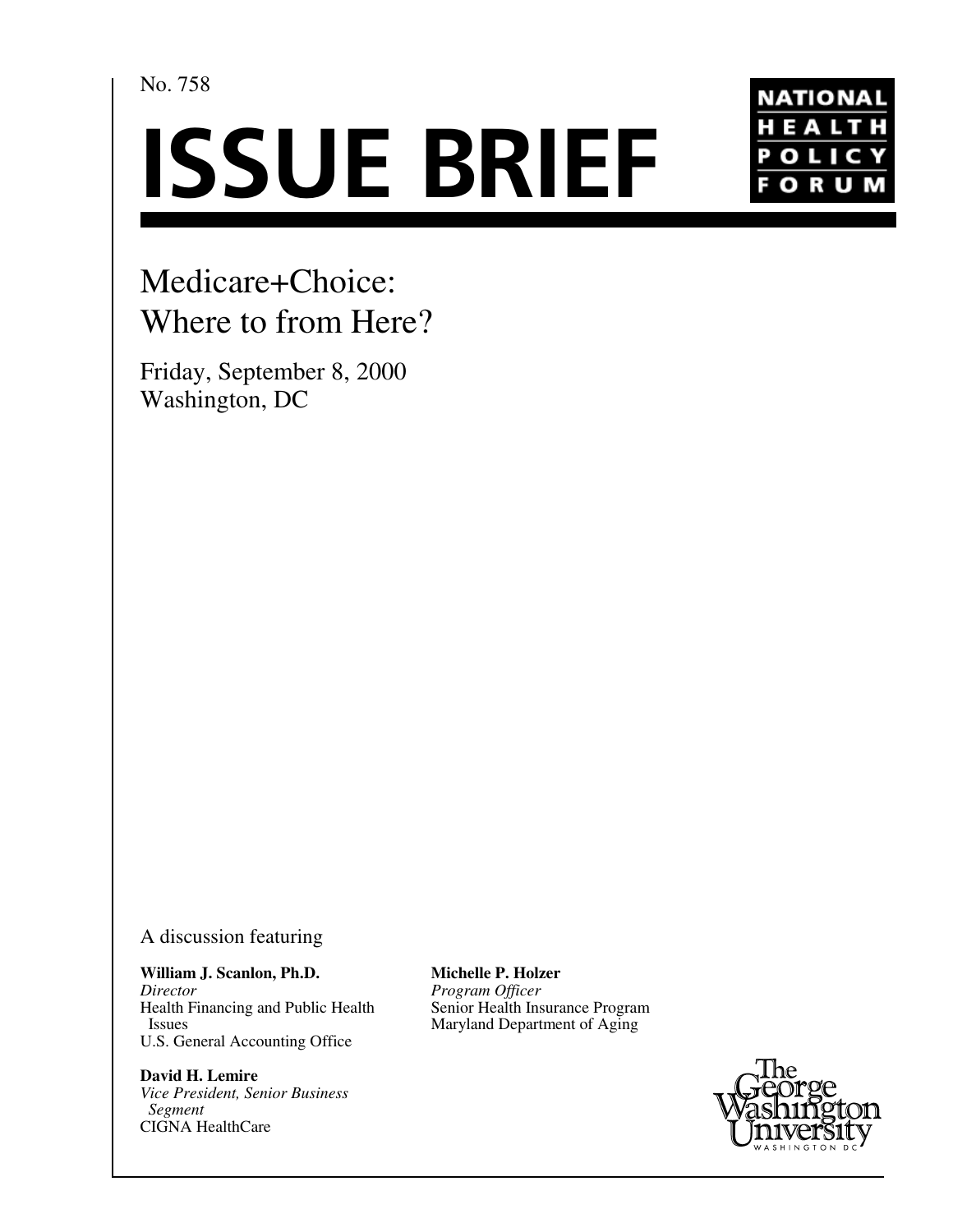## Medicare+Choice

As the Medicare+Choice (M+C) program enters its third year, most observers and participants agree that recent trends for the program are discouraging. Intended by Congress to expand choice of health plans for Medicare beneficiaries, the number of M+C contracts declined in 2000, and beneficiary enrollment figures have been flat. And, while a few new players have recently entered the program, by most accounts the program has failed to meet the expectations envisioned by the policymakers who created it as part of the Balanced Budget Act of 1997 (BBA).

In June and July, several of the largest commercial health maintenance organizations (HMOs) announced plans to withdraw next year from the Medicare program in numerous markets. Aetna U.S. Health Care will cancel coverage for more than 355,000 beneficiaries in 14 states; CIGNA HealthCare will exit most of its Medicare HMO markets, affecting about 104,000 beneficiaries in 11 states; Humana will stop offering its Medicare HMO in 45 counties in 6 states, disenrolling about 84,000 people; and several other large and small plans have announced they will discontinue certain Medicare contracts. In total, 65 HMOs chose not to renew their M+C contracts and 53 reduced their service areas, affecting more than 934,000 Medicare beneficiaries—nearly triple the number of beneficiaries who were affected last year.<sup>1</sup>

These plan withdrawals have prompted many policymakers to worry about the future of the Medicare+ Choice program. This Forum session will examine the most recent data regarding M+C plan participation, benefit coverage, and enrollment as well as the factors that have contributed to plans' decisions to participate in or withdraw from certain markets. Findings from the most recent General Accounting Office (GAO) studies on plan withdrawals and the costs of Medicare managed care relative to fee-for-service (scheduled to be released in mid- and late August) will be presented. In addition, the session will explore what has been happening to M+C enrollees in terms of costs, benefits, and continuity of care. This issue brief will also examine the reasons why alternative plan options —such as preferred provider organizations and provider-sponsored organizations—have failed to take hold. Finally, recent legislative proposals that might affect the future of Medicare+Choice will be discussed.

#### **PLAN PARTICIPATION TRENDS**

Prior to enactment of the BBA, plan participation in the Medicare-risk program (the precursor to M+C) had been trending upward. Between 1990 and 1998, the number of Medicare risk contracts had grown from 96 to 346. In 1999, the number of M+C contracts declined to 309 and in 2000 dropped to 263. This recent plan termination behavior is similar to that experienced in the late 1980s, but many more enrollees have been affected over the past three years because enrollment was much smaller in the 1980s than today. Before 1998, enrollment and plan participation in the Medicare risk program had been sizable and growing strongly. In 2000, 69 percent of beneficiaries had risk plans available to them as health plan options, a decline from 74 percent in 1998.<sup>2</sup>

Many factors have been cited as reasons for the recent withdrawals. Industry officials point to inadequate funding, overregulation, and difficulty establishing provider networks as the primary factors. Other analysts have attributed plan decisions to additional factors, such as low plan enrollment, strong competition, and general market conditions.<sup>3</sup> A study by Mathematica Policy researchers Randall Brown and Marsha Gold, published in *Health Affairs* in 1999, identified eight characteristics that influence the growth of Medicare managed care: (*a*) payment level, (*b*)

### **ISSUE BRIEF**/No. 758

**Analyst/Writer:** Nora Super Jones

**National Health Policy Forum** 2021 K Street, NW, Suite 800 Washington, DC 20052 202/872-1390 202/862-9837 (fax) nhpf@gwu.edu (e-mail) www.nhpf.org (Web site)

**Judith Miller Jones,** Director **Karen Matherlee,** Co-Director **Judith D. Moore,** Co-Director **Michele Black,** Publications Director

**NHPF** is a nonpartisan education and information exchange for federal health policymakers.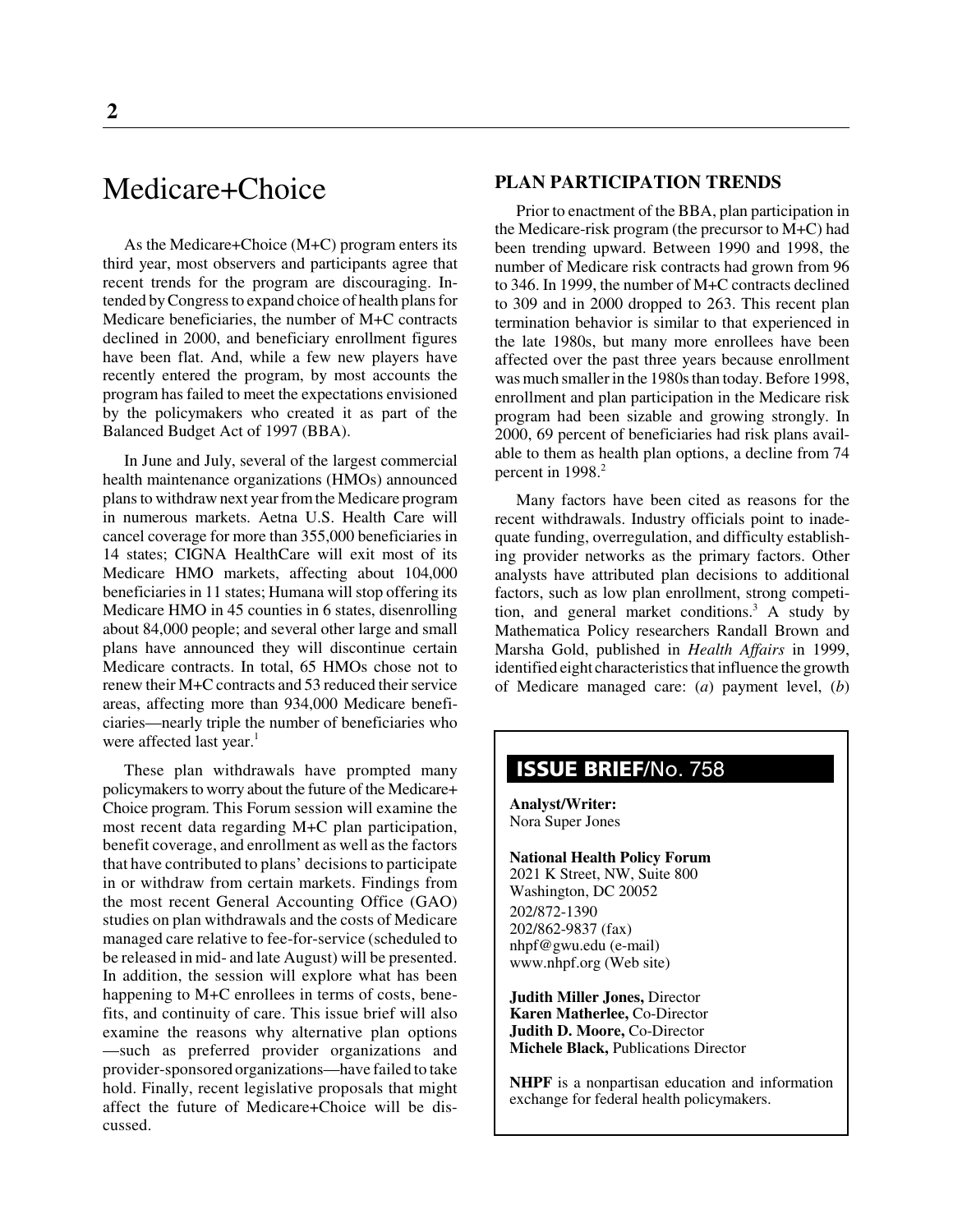historical presence of managed care, (*c*) practice patterns and care expectations, (*d*) supplemental coverage, (*e*) extent and form of provider organization, (*f*) Medicaid managed care, (*g*) state regulatory patterns, and (h) geographic location.<sup>4</sup> (See Table 1 for an analysis of how these characteristics promote or impede the growth of Medicare managed care.)

This issue brief will focus on five factors that have reportedly contributed to plans' decisions to withdraw from certain markets. They include (*a*) payment levels, (*b*) uncertainty, (*c*) geographic location, (*d*) regulatory complexity, and (*e*) market responsiveness.

#### **Payment Levels**

In 1997, in response to widespread criticism associated with the previous adjusted average per capita cost (AAPCC) payment system, Congress substantially restructured the system for setting the rates that Medicare pays health plans. The AAPCC methodology tracked variation in fee-for-service spending at the county level. Under the old system, some areas received high payments that enabled health plans to offer extra benefits at little or no added cost to Medicare enrollees. But in low-payment areas, enrollees have had to pay substantial out-of-pocket costs for benefits beyond the

| Factor                                                                              | <b>Effect on Medicare Managed care</b>                                                                                                                                                                                                                                                             |  |  |  |  |  |
|-------------------------------------------------------------------------------------|----------------------------------------------------------------------------------------------------------------------------------------------------------------------------------------------------------------------------------------------------------------------------------------------------|--|--|--|--|--|
| Capitation level                                                                    | Higher payment rates mean more potential for plans to earn profits, charge<br>low premiums, and provide enhanced benefits <sup>a</sup>                                                                                                                                                             |  |  |  |  |  |
| Historic managed care patterns<br>(non-Medicare)                                    | Higher managed care penetration historically means greater likelihood of<br>managed care choices, greater beneficiary familiarity with choices, and<br>higher proportion of area physicians affiliated with managed care plans <sup>a</sup>                                                        |  |  |  |  |  |
| Practice patterns and<br>beneficiaries' care expectations                           | More resource-intensive practice style and speciality orientation reduce<br>ability to offer generous benefit package and restrict network <sup>b</sup>                                                                                                                                            |  |  |  |  |  |
| Beneficiary characteristics and<br>pattern of supplemental coverage                 | Greater growth potential in price-sensitive markets where beneficiaries lack<br>employer coverage and incomes are limited <sup>a</sup><br>Lower growth potential where Medicaid or employer-subsidized coverage<br>for retirees is extensive unless these payers encourage enrollment <sup>b</sup> |  |  |  |  |  |
| Extent and form of provider<br>organization                                         | Managed care easier to develop with more organization and integration <sup>a</sup><br>Smoother relationships with provider risk sharing <sup>a</sup>                                                                                                                                               |  |  |  |  |  |
| Concurrent goals and trends in<br>other lines of business<br>(commercial, Medicaid) | Efforts to expand managed care to other lines of business will encourage<br>organization and increase attractiveness of Medicare managed care <sup>a</sup>                                                                                                                                         |  |  |  |  |  |
| State regulatory context                                                            | More extensive regulation generally impedes managed care growth <sup>b</sup>                                                                                                                                                                                                                       |  |  |  |  |  |
| Geographic location of market                                                       | Close proximity to other markets where Medicare managed care is<br>successful encourages growth <sup>a</sup>                                                                                                                                                                                       |  |  |  |  |  |

**Table 1 Factors That Promote or Impede the Growth of Medicare Managed Care**

a Factor promotes Medicare managed care growth.

<sup>b</sup> Factor impedes Medicare managed care growth.

*Source: Randall S. Brown and Marsha R. Gold, Mathematica Policy Research, Inc., "MarketWatch: What Drives Medicare Managed Care Growth,"* Health Affairs, *18, no. 6 (November/December 1999), 144. Reprinted with permission.*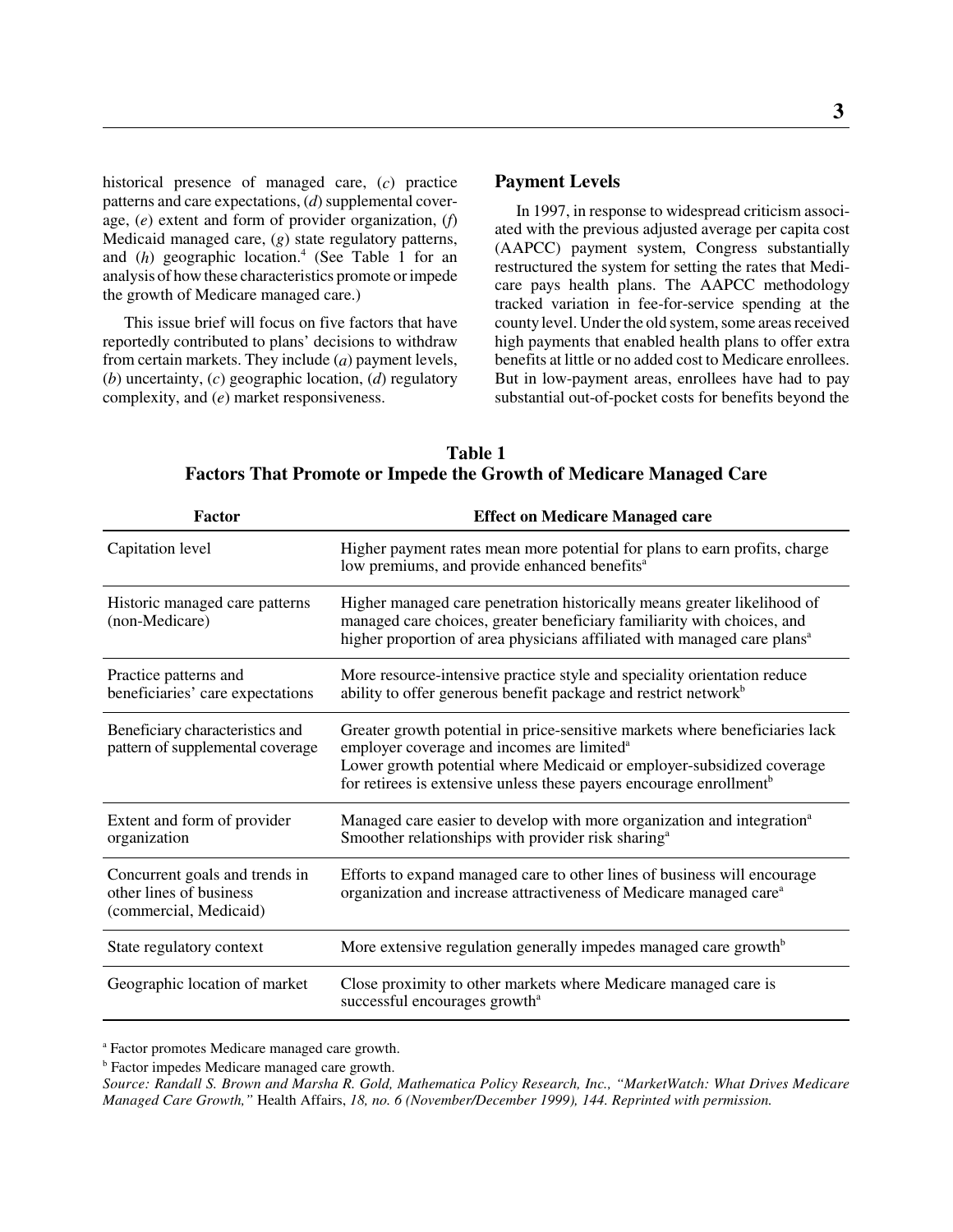Medicare entitlement, even though all beneficiaries pay the same Part B premium, regardless of where they live. The new system was intended to address inequities across counties and to weaken the link between local fee-for-service costs and payment updates to plans. Under the new payment system, a rate for a particular county is the greater of three possible rates: a new minimum or floor payment, a minimum 2 percent increase over the previous year's rate, or a blend of the county rate and an input-price-adjusted national rate subject to a budget-neutrality test.<sup>5</sup> As a result of BBAmandated budget neutrality and minimum payment constraints, however, no counties received a blended payment rate in 1998 or 1999. In 2000, the budget neutrality factor resulted in slight increases in blended county payments, but again in 2001 no plans will receive blended payments.

According to the American Association of Health Plans (AAHP) and the Health Insurance Association of America (HIAA), the BBA changes resulted in inadequate funding of the M+C program relative to costs. While Medicare fee-for-service spending is estimated to increase by 5.6 percent next year, payments for most M+C plans will increase by only 2 percent, according to  $AAHP$ <sup>6</sup> For many plans, M+C rate increases have not kept pace with medical inflation. Unable to realize sufficient margins, a large number of these plans have decided they must pull out of some markets. Indeed, many plans have sustained sizable losses, according to industry surveys. In recent testimony before Congress, George Renaudin, senior vice president of administration for Ochsner Health Plan, said the ratio of medical costs to total reimbursements is 111 percent for his plan's M+C members. "No health plan can survive while paying 11 percent more in health care benefits than it receives in payments," remarked Renaudin.<sup>7</sup>

But the Health Care Financing Administration (HCFA) asserts that the Medicare program pays more than enough for the basic benefit package. GAO's ongoing work also shows that payments to plans for their Medicare enrollees continues to exceed the expected feefor-service costs of these individuals. Plans have had more difficulty funding extra benefits—especially prescription drug benefits—than they did previously, but M+C plans were able to offer these extra benefits only "because of excessive payments made to them before the BBA," according to according Robert Berenson, director of HCFA's Center for Health Plans and Providers.<sup>8</sup>

HCFA maintains, moreover, that insufficient reimbursement does not adequately explain plan decisions to pull out of the program. In 1999, counties with the largest increases experienced the most disruption. Plan withdrawals in 1999 affected 11.1 percent of enrollees in counties where rates were rising by 10 percent, but affected only 2.3 percent of enrollees where rates were rising by just 2 percent.<sup>9</sup> A 1999 GAO study found that 91 percent of high-payment-rate counties experienced a plan withdrawal, compared with 34 percent of lowpayment counties.10 But a higher proportion of enrollees living in low payment rate counties were affected, compared to enrollees in high payment rate counties, according to GAO.

According to HCFA, the average M+C growth rate was 5 percent in 2000, and in some areas it grew as much as 18 percent, but these high growth rates were typically in areas with few enrollees. An AAHP analysis of HCFA data found that 40 percent of enrollees live in areas that received a 2 percent update and more than 57 percent of enrollees live in areas that received updates of 3.5 percent or less. HCFA's most recent data show that enrollees in lower payment areas are more likely to be affected by nonrenewals in 2001 than beneficiaries in higher payment areas. $<sup>11</sup>$ </sup>

#### **Uncertainty**

In its March 2000 report to Congress, the Medicare Payment Advisory Commission (MedPAC) identified uncertainty as another concern that may be discouraging participating M+C plans. The advent of risk-adjusted payments for M+C plans has heightened anxiety about the predictability of future revenue streams. Because health status—not just demographic factors—is considered in payment, plans have more uncertainty in predicting future revenues. Several health plans have cited concern about risk adjustment as a key factor in their decisions to retreat from Medicare.

Under the BBA, HCFA is required to implement, beginning January 1, 2000, a method to base plan payments on beneficiaries' health status. On average, this method will reduce payment to M+C plans somewhat for most beneficiaries but increase plan payments significantly for the minority of beneficiaries who were hospitalized in the prior year for specific conditions (such as congestive heart failure). HCFA's proposed method has been met by considerable criticism because it initially relies on hospital inpatient data alone. HMOs state that they will be unfairly penalized for effectively managing the health of their members, particularly in terms of reducing hospitalization. HCFA estimates that its new risk adjustment methodology will result in a reduction of payments to health plans by nearly \$6 billion over five years, with the largest decreases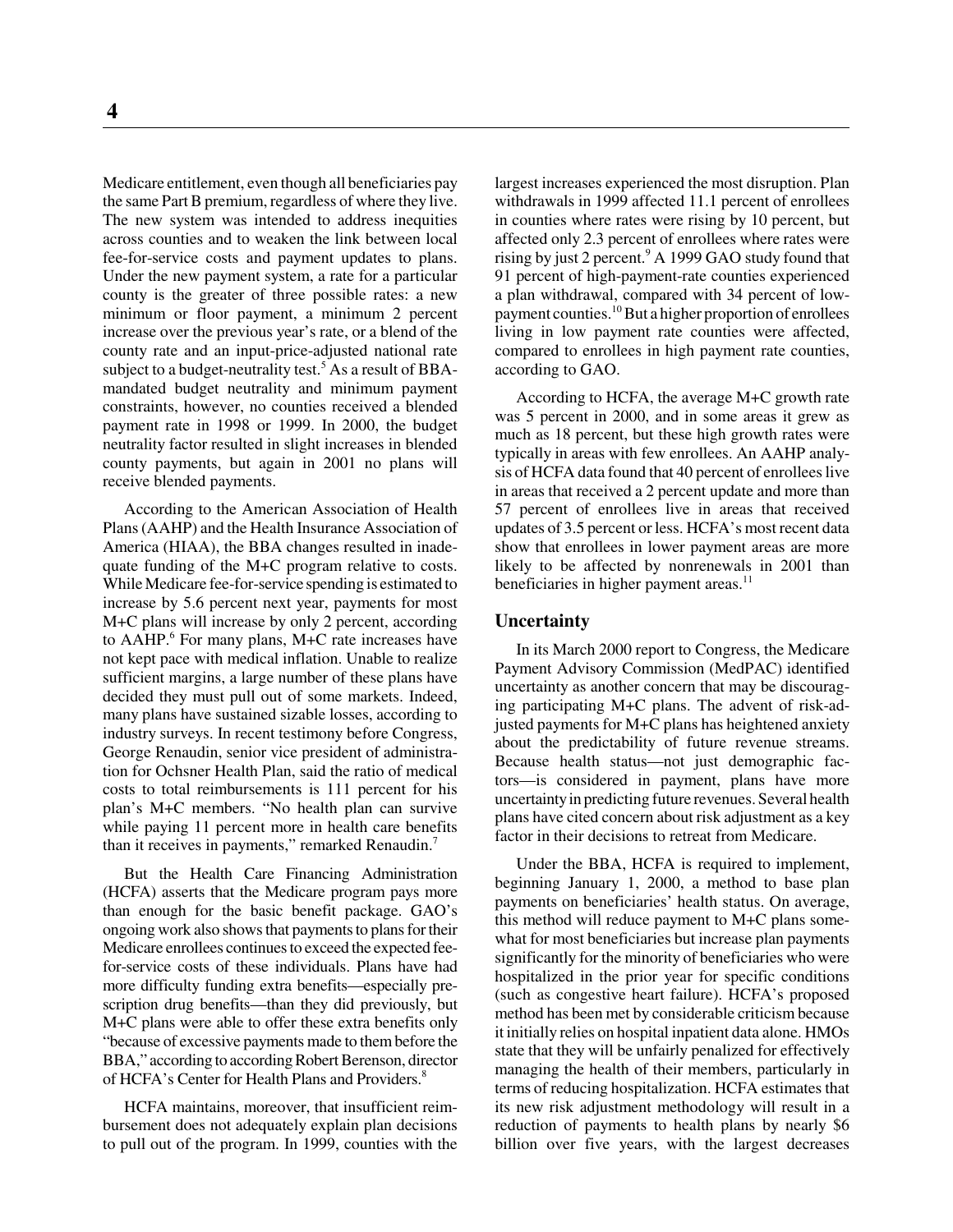occurring in the later years, when encounter data from multiple sites of care will be used in the calculations.

In the face of program instability, HCFA proposed to phase in the new interim risk adjustment system slowly, basing only 10 percent of plan payments on the risk adjusters in 2000, and gradually increasing the percentage until all payments were risk adjusted in 2004. The Balanced Budget Refinement Act of 1999 (BBRA) pushed the transition back even further, and several pending Medicare reform proposals would make additional changes to the risk adjustment rules. HCFA announced on June 19, 2000, that it would adjust the phase-in schedule once again and that it planned to announce the new schedule in January 2001. That schedule, said HCFA, would be based upon agency research on the collection of encounter data and a report by MedPAC on the new risk adjustment procedure as required by BBRA (and scheduled to be released in December 2000).

All of the proposed legislative and regulatory changes only exacerbate the uncertainty surrounding the M+C program and its future payments, further discouraging participation in the program. As stated in MedPAC's March 2000 report:

It is difficult for managed care organizations to construct business plans if each year the rules for phasing in risk adjustment change, the amount of [graduate medical education] carveouts differs, or the administrative requirements change. For a plan, it is difficult not only to predict its own performance, but also to understand its competitors.<sup>12</sup>

Furthermore, recent congressional activity regarding the possibility of adding a prescription drug benefit to the basic Medicare benefit package puts into question M+C marketing strategies for the future. Most of the proposals would build on the current M+C model to distribute the benefit; these proposals are discussed in more detail later in this paper.

#### **Geographic Location**

Providing more choices for Medicare beneficiaries who live in rural and lower-payment counties was a key objective of the creators of the Medicare+Choice program. This result has not materialized. M+C plan participation remains highly concentrated in urban areas in the West, Northeast, and Florida. Five states—California, Florida, New York, Pennsylvania, and Texas—account for about 57 percent of the total M+C enrolled population, according to the most recent HCFA data.

The vast majority of rural beneficiaries have never had access to a managed care plan. The minimum payment floor was established as an incentive for plans to enter rural counties, but despite payment rate increases, participation in rural areas has declined overall recently. Only 10 percent of beneficiaries in counties at the floor rate will have access to an M+C plan in 2001, while 97 percent of beneficiaries with rates above \$550 will have M+C plans available as an option (Table 2).

In its March 2000 report, MedPAC said that "bringing more choice to underserved areas remains an intractable problem." Plans often experience tremendous difficulty in developing or maintaining provider networks in rural areas because the limited number of providers are reluctant to contract with plans. Plans at full risk may simply not make sense in some rural areas, according to panelists who testified before MedPAC on rural Medicare policy issues. In addition, MedPAC's analysis of lower-payment areas suggests "plans may have trouble providing even the basic benefit and making a profit."<sup>13</sup>

#### **Regulatory Complexity**

A persistent complaint of M+C plans concerns the costs and burdens of complying with extensive M+C regulation. The requirements include complicated enrollment and disenrollment regulations, quality improvement initiatives, and encounter data reporting. A report by Bruce M. Fried and Janice Ziegler, sponsored by the HIAA, documents just how complex and detailed the rules governing the M+C program are.<sup>14</sup> The M+C interim final regulation, published on June 26, 1998, for example, is over 90 pages long, as printed in the *Federal Register*. In addition, between 1995 and June 2000, HCFA had issued over 120 operational policy letters (OPLs) detailing program requirements—many of which were related to the implementation of BBA changes. According to Fried and Ziegler, each new OPL requires review, interpretation, and implementation where changes are necessary.

In response to concerns regarding regulatory burden, HCFA has begun a number of initiatives designed to further streamline administrative procedures. For example, HCFA has simplified the requirements for provider contracts and has revised marketing guidelines. The agency also plans to issue a single manual for M+C operations this year and then update that manual quarterly to replace the need for most OPLs. HCFA's June 29 final rule governing the operations of health plans participating in the M+C program represents the agency's attempt to respond to plan concerns. According to a HCFA press release,  $^{15}$  the new regulations improve earlier regulations by doing the following: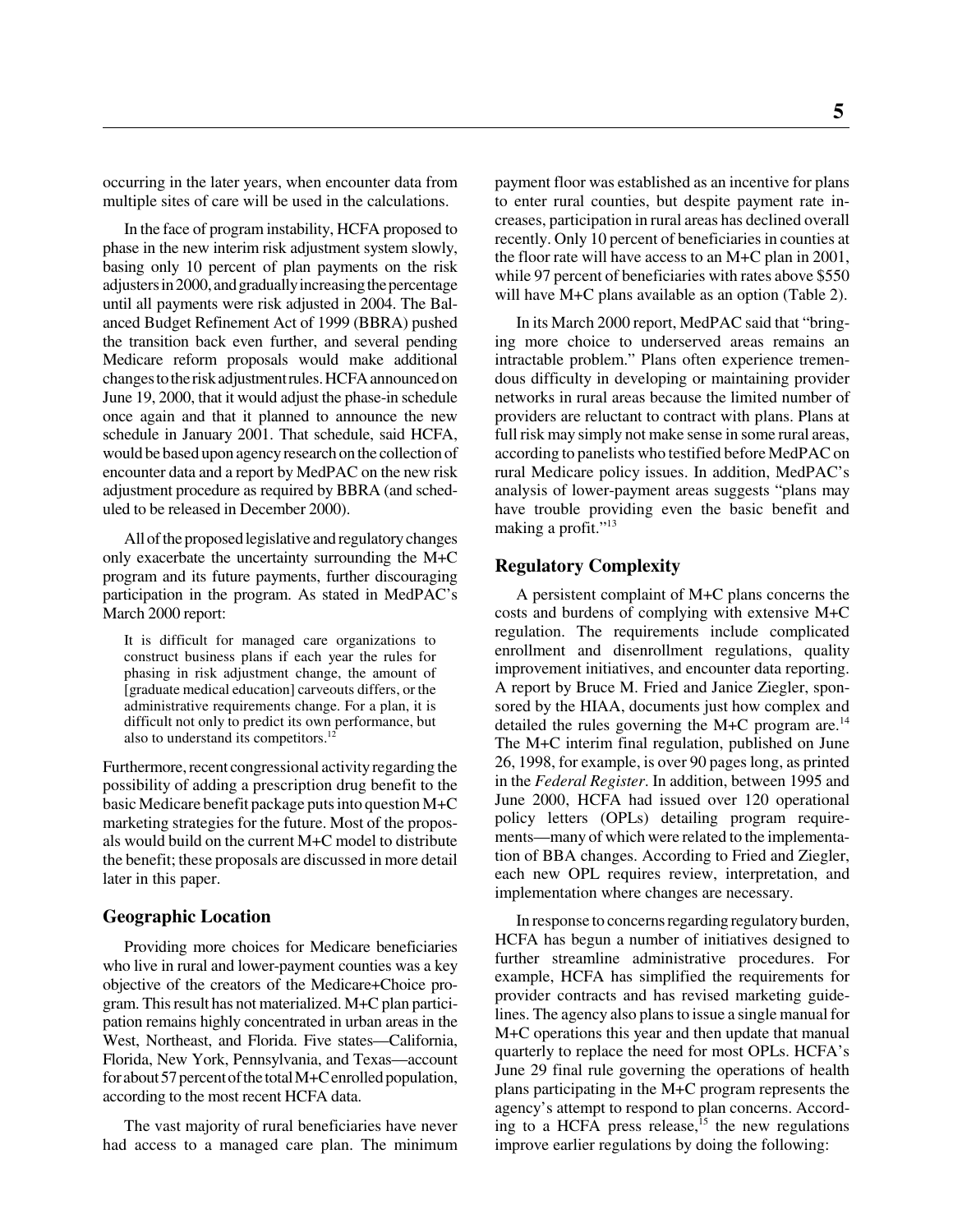|                    | <b>Total eligible</b><br><b>beneficiaries</b><br>(in millions) | <b>Any Plan</b><br>2000<br>2001*<br>1999 |     | Zero-premium<br>plan<br>1999<br>2000 |     | <b>Plan with Rx</b><br>coverage<br>1999<br>2000 |     | Zero-premium<br>plan with Rx<br>1999<br>2000 |     |     |
|--------------------|----------------------------------------------------------------|------------------------------------------|-----|--------------------------------------|-----|-------------------------------------------------|-----|----------------------------------------------|-----|-----|
| <b>National</b>    | 39                                                             | 71%                                      | 69% | 63%                                  | 61% | 53%                                             | 65% | 64%                                          | 54% | 45% |
| County rate/month  |                                                                |                                          |     |                                      |     |                                                 |     |                                              |     |     |
| \$401.61 (floor)   | $\overline{4}$                                                 | 14                                       | 15  | 10                                   | 5   | 3                                               | 12  | 12                                           | 3   | 2   |
| \$401.62-\$449.99  | 12                                                             | 50                                       | 47  | 29                                   | 29  | 18                                              | 39  | 40                                           | 18  | 14  |
| \$450-\$550        | 14                                                             | 86                                       | 81  | 66                                   | 78  | 67                                              | 81  | 76                                           | 70  | 52  |
| > \$550            | 10                                                             | 97                                       | 97  | 97                                   | 97  | 94                                              | 96  | 96                                           | 95  | 91  |
| <b>Rural areas</b> | 9                                                              | 23                                       | 21  | 14                                   | 14  | 9                                               | 19  | 16                                           | 8   | 6   |
| Urban areas        | 30                                                             | 86                                       | 83  | 78                                   | 75  | 66                                              | 80  | 79                                           | 68  | 57  |

**Table 2 Availability of Plans with Selected Benefits, 1999-2000**

\*2001 figures, also based on MedPAC analysis, are preliminary and do not include access to private fee-for-service plans. *Source: MedPAC analysis of Medicare Compare data from HCFA website, August 1999 and January 2000 from Medicare Payment Advisory Commission,* Report to the Congress: Medicare Payment Policy, *120.*

- Increasing flexibility in establishing a provider network, which will allow more health care providers to serve plan enrollees.
- Improving freedom of choice by allowing plans to offer beneficiaries a point-of-service option that broadens access to health care services from both innetwork and out-of-network providers.
- Allowing organizations that left M+C to return in two years, instead of five.
- **Implementing the bonus payment program called for** in the BBRA to encourage M+C plans to begin serving beneficiaries in areas that currently do not have M+C options.

#### **Market Responsiveness**

According to GAO, "the current movement of plans in and out of Medicare may primarily be the normal reaction of plans to market competition and conditions."16 In fact, some analysts have said this behavior should come as no surprise. In testimony before Congress, Marilyn Moon, senior fellow at the Urban Institute, said,

In a market system, withdrawals should be expected: indeed, they are a natural part of the process by which uncompetitive plans that cannot attract enough enrollees leave particular markets. . . . In fact, if no plans ever left, that would likely be a sign that competition was not working well.<sup>17</sup>

Clearly, plans have responded differently to market conditions and have seemed to make explicit business decisions about whether or not they want to continue working with the Medicare program for the long term. For instance, both Aetna and CIGNA dropped the majority of their Medicare enrollees, whereas Pacificare dropped 2 percent and Kaiser dropped 0.2 percent of current Medicare enrollees. Many plans have opted to change their benefit packages rather than withdraw from the program.

Fried and Ziegler's analysis takes exception to the notion that plans have simply responded to "market forces." These forces, they contend, were a direct result of changes in payment rates. Increased administrative and other costs relative to payment rates have forced M+C plans to decrease supplemental benefits or impose higher premiums, which in turn has discouraged enrollment. Lower enrollment levels result in smaller margins and, in some markets, actual losses, according to Fried and Ziegler.<sup>18</sup>

Others have pointed to the condition of the overall managed care market as a significant factor affecting the decisions of HMOs to withdraw from the M+C program. InterStudy's 1999 *HMO Forecasting Report* painted a bleak picture for HMOs: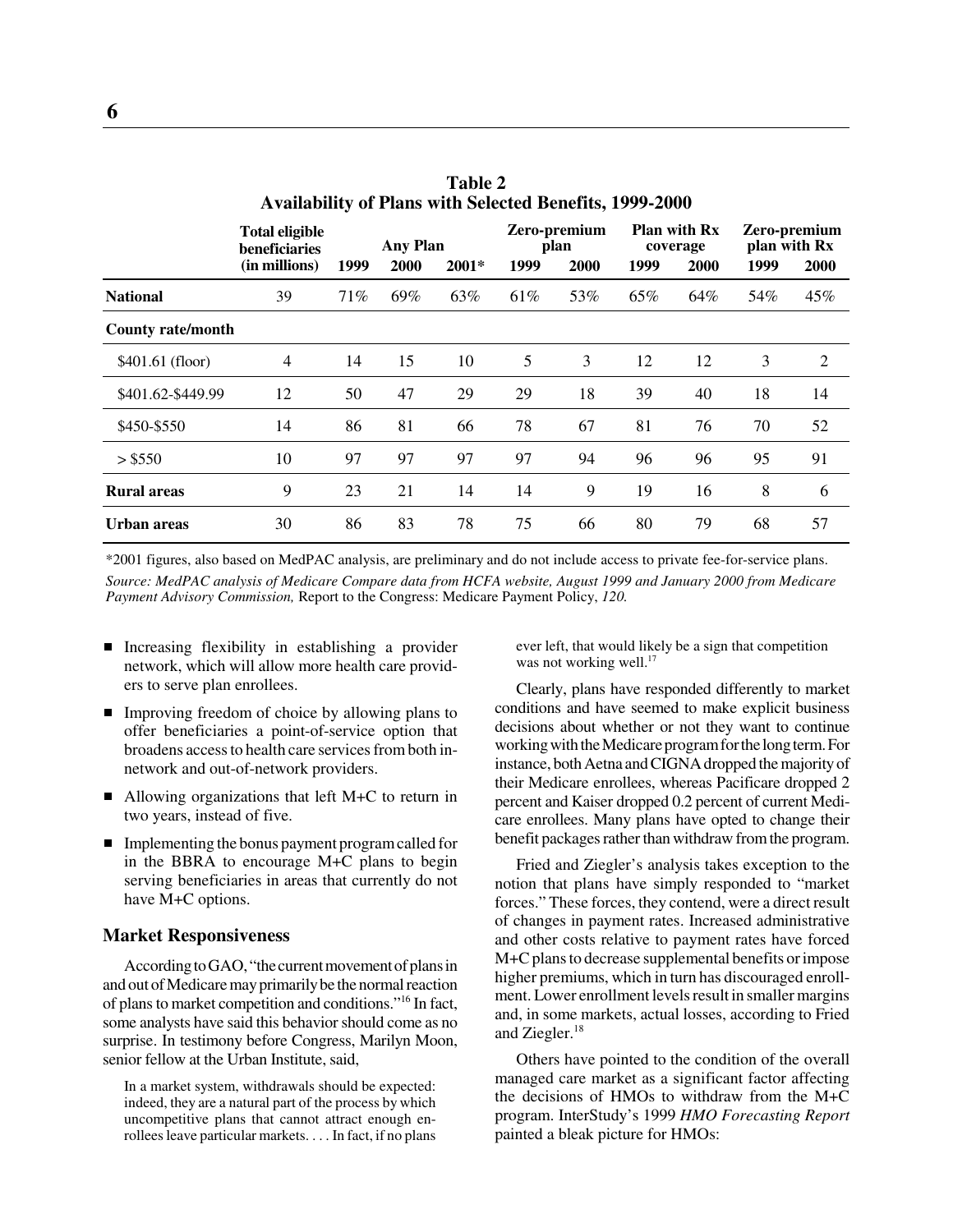HMOs are struggling to find equilibrium in a competitive environment created by providers, consumers, and employers. Providers are asking to be paid more. Consumers are demanding more choice and access in selecting and using medical care. And finally, employers are saying that the cost of health care is too high.<sup>19</sup>

But others believe the HMO withdrawals signal the precarious nature of relying on the private market to deliver publicly funded benefits. Esther Canja, president of AARP, told Congress last year that

when private businesses are given the authority to manage a beneficiary's care in exchange for the opportunity to earn a profit, several things can happen. On the positive side, the innovations in administrative efficiency and improved health care delivery may benefit the patient through lower costs, additional benefits, and better coordinated care. On the other hand, patients can be exposed to the vagaries of the market place. They may force instability in their benefits and premium charges, and worse yet, beneficiaries may not know from one year to the next whether their plan will remain a Medicare option.<sup>20</sup>

#### **ENROLLMENT AND BENEFIT TRENDS**

Medicare HMO enrollment increased steadily each year between 1985 and 1995. Between 1995 and 1999, however, it more than doubled, growing from about 3 million to 6.3 million. After peaking in December 1999, enrollment has remained flat in 2000 and even declined somewhat this year. As of July 1, 2000, 6.24 million beneficiaries were enrolled in coordinated care plans. In 2000, 69 percent of Medicare beneficiaries have access to one or more M+C plans, down from 71 percent in 1999. Beneficiaries living in nine states have no access to a M+C plan in 2000.

As stated earlier, plan withdrawals have affected a significant number of beneficiaries over the past three years. In January 1999, 407,000 beneficiaries were involuntarily disenrolled from their HMOs; an additional 327,000 had to find new coverage arrangements in 2000. Approximately 934,000 Medicare beneficiaries will be affected by plans' decisions to leave the M+C program in 2001. About 775,000 of the affected beneficiaries will be able to enroll in another Medicare HMO, if the HMO is accepting enrollees. HCFA estimates that about 17 percent or 159,000 of the remaining beneficiaries will be left with no M+C HMO options, although some may choose to enroll in a private fee-for-service plan (discussed below) if one is available in their community.

Concern about the effects of these withdrawals on beneficiaries has increased each year as the exodus of plans receives more publicity. A Kaiser Family Foundation-sponsored "Survey of Experiences with Medicare HMOs" found that two-thirds (66 percent) of Medicare beneficiaries who were involuntarily disenrolled from their HMO enrolled in another HMO that served their area. $21$  (See Figure 1.) Fifteen percent of beneficiaries purchased Medigap coverage, 4 percent were covered by their or their spouse's employersponsored plan, and 1 percent received assistance from Medicaid. The remaining beneficiaries either went back to fee-for-service Medicare or their current arrangement is unknown. Information from two draft studies conducted by the Health and Human Services Department's Office of the Inspector General found that 17 percent of disenrolled beneficiaries chose fee-for-service Medicare over another HMO, even when there was a choice for contract year 1999, and 15 percent chose fee-for-service over another HMO for contract year 2000.

#### **Figure 1 Distribution of Disenrolled Beneficiaries, by New Coverage Arrangement**



Based on a nationally representative sample of 1,830 beneficiaries involuntarily terminated from a Medicare HMO as of January 1, 1999.

Note: Total percentages may not sum to 100 percent due to rounding.

*Source: Barents Group analysis of the Kaiser Family Foundation–sponsored "Survey of Experiences with Medicare HMOs."*

#### **Benefit Changes**

The Kaiser Family Foundation survey also found that, overall, many of the beneficiaries who were involuntarily disenrolled from their Medicare HMO experienced a decline in supplemental benefits, an increase in their premiums for these benefits, and some disruption in medical care arrangements. Thirty-five percent of survey respondents reported having fewer supplemental benefits under their new coverage arrangements, compared with some 20 percent who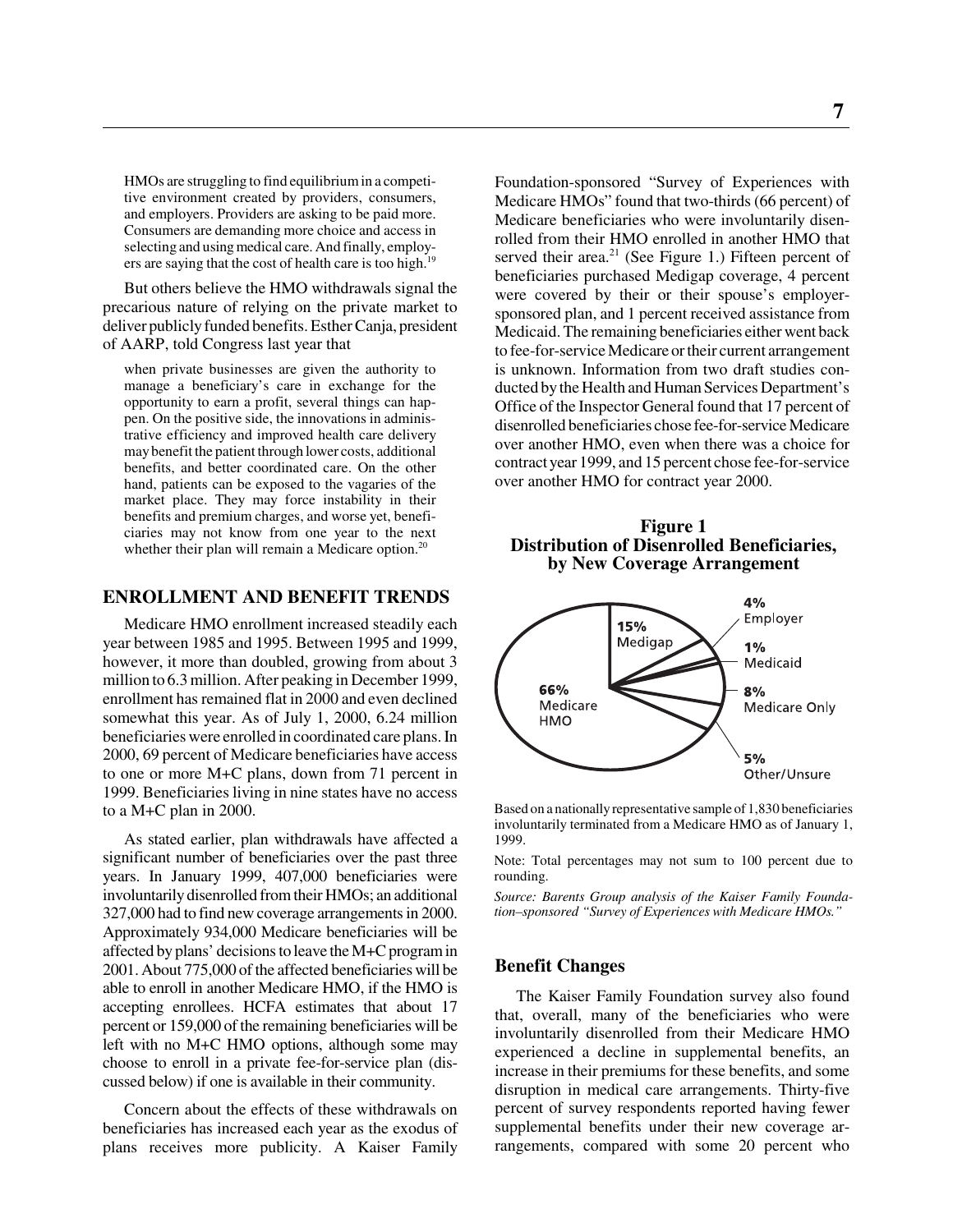reported a gain in benefits. Twenty-two percent of respondents reported having a different primary care provider and 17 percent reported having to change specialists after their HMOs withdrew from the market.

HCFA points out that changes in access to M+C and changes in the coverage and premiums for the year 2000 vary significantly by state and between urban and rural areas. In some areas, there were few changes in benefits or premiums, while in other areas, there were significant changes. $^{22}$  On average, plans continuing in the M+C program have reduced benefit packages and increased premiums. According to MedPAC, in 2000, 53 percent of beneficiaries have access to "zero" premium plans, which means beneficiaries pay no additional premium beyond the Medicare Part B premium. This represents a decline from 61 percent of beneficiaries in 1999. (See Table 2.) On average, individuals who were enrolled in a plan in 1999 that is still available in 2000 faced a premium increase of \$11 per month for the basic benefit package. The percentage of M+C plans offering outpatient prescription drug coverage declined slightly from 65 percent in 1999 to 64 percent in 2000, according to MedPAC.

A recent study by Amanda Cassidy and Marsha Gold of Mathematica Policy Research found that, while large monthly premiums are still relatively rare, the premiums charged can be quite substantial.<sup>23</sup> According to the study, monthly premiums of \$50 or more are required in 23 percent of the basic plans in 2000, nearly three times as many as in 1999 (8 percent). According to AAHP, this trend is likely to continue in 2001. But while premiums are increasing, a majority of plans continue to offer supplemental benefits, including drug coverage and preventive dental benefits. Plans seem to be holding the line on the annual dollar limit of pharmacy benefits, but more are likely to use copayments and/or formularies to steer enrollees to less expensive drugs, according to the Mathematica study. HCFA has found that the dollar limits for drug coverage have increased significantly. For example, in the last two years, the proportion of plans that limit drug coverage to \$500 or less has increased by 50 percent. In 2000, about 75 percent of plans have annual dollar limits of  $$1,000$  or less.<sup>24</sup>

These reductions in benefit packages decrease the attractiveness of Medicare managed care and therefore contribute to enrollment challenges for the remaining plans. Plans may have more trouble attracting beneficiaries to managed care without inducements such as drug coverage and zero premiums. On the other hand, remaining plans may be flooded with enrollees who have lost their coverage, creating concerns about the plans'

capacity to absorb these new enrollees. Some plans have asked HCFA to allow them to cap their enrollment so that they can more accurately predict costs and manage enrollees' medical care. For example, in Maryland, only one plan, Kaiser Permanente of the Mid-Atlantic States, will remain in 2001, while the other three plans have pulled out, affecting 55,000 Medicare beneficiaries. Kaiser recently announced a freeze on enrollment and is awaiting HCFA approval for a plan to cap enrollment for 2001.<sup>25</sup> Currently, Kaiser's Medicare HMO covers about 27,000 beneficiaries in the Washington-Baltimore area. It recently decided to limit plan members' choice of doctors to only those working at Kaiser facilities. Kaiser also announced plans to sharply increase premiums in the region (for example, from \$19 to \$79 in the Baltimore area).<sup>26</sup>

#### **Consumer Confidence**

Beneficiary advocates have reported growing anxiety among beneficiaries about the reliability of the M+C program. Many beneficiaries have been confused by press reports surrounding plan withdrawals and, often unaware that only certain counties are affected, assume their benefits have been canceled throughout entire regions. The withdrawals have heightened awareness that plans can leave the market and may reduce the willingness of some Medicare beneficiaries to enroll in plans in the next few years.

As stated earlier, about 15 percent of those who could have chosen another managed care plan instead chose to return to the original fee-for-service Medicare program. They may have done so because a switch to a new plan would have required them to change doctors or because they had lost confidence in a Medicare HMO as an option. According to the Kaiser Family Foundation survey, about one-half of respondents who had not joined another HMO said they were not likely to join another Medicare HMO in the near future.

Employers—who once championed moving their retirees into M+C plans—have begun to have serious concerns about the disruptions caused by plan withdrawals. Complaints from retirees have created public relations headaches that most employers seek to avoid. Moreover, some of the nation's largest employers have seen their monthly M+C premiums double for a retiree health package with unlimited drug coverage; however, they are still considerably lower than Medigap premiums. In addition, the unpredictability of premium rates makes it difficult to determine retiree health liabilities as required by the Financial Accounting Standards Board. Nonetheless, Medicare HMOs are still the best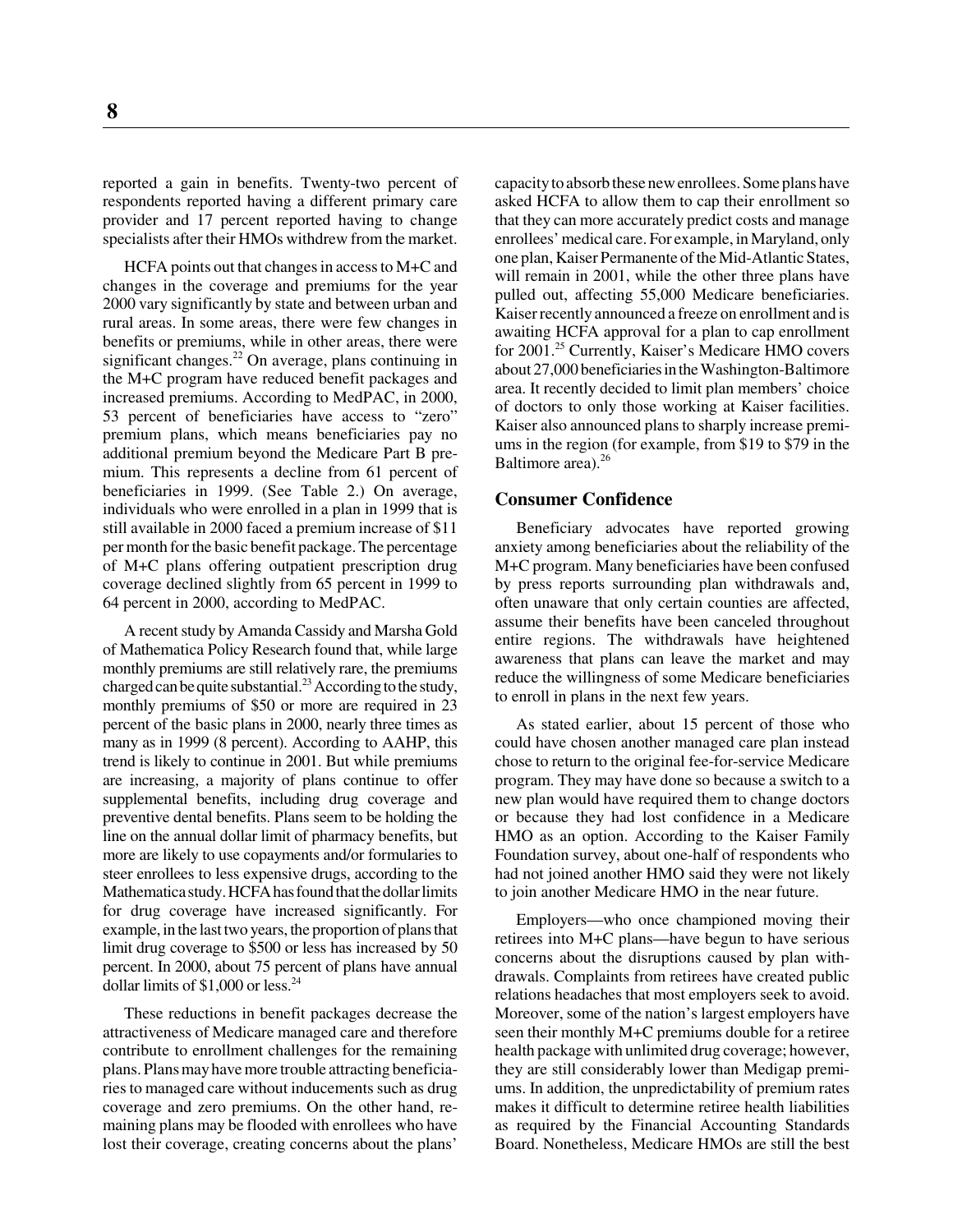deal in terms of value for employers covering retirees, according to Joe Martingale, who oversees the Medicar e+Choice initiative on behalf of 60 large employers for Towers Perrin.<sup>27</sup>

Wall Street has also turned a cold shoulder toward M+C. At a recent gathering of Wall Street analysts sponsored by the Center for Studying Health System Change, not a single analyst on the panel recommended that managed care plans participate in the program. In fact, they said they had been advising companies that M+C was a losing proposition. Companies pulling out of M+C were rewarded with higher stock prices as investors responded favorably to the withdrawals.<sup>28</sup>

#### **NEW PLAYERS IN M+C (OR LACK THEREOF)**

When Congress created the M+C program, it was intended to give beneficiaries the opportunity to choose between the existing Medicare fee-for-service program and a wide range of alternative plans, including managed care options, such as HMOs, preferred provider organizations (PPOs), and provider-sponsored organizations (PSOs), as well as private fee-for-service plans and medical savings account (MSA) plans. To date, this objective has not been achieved. No MSA plans have applied to participate in the program. As indicated earlier, many HMOs have decided to withdraw from the program in several areas of the country and other new plan options have rarely been utilized.

Since July 1998, HCFA has approved 58 applications for M+C plans to begin service or expand a service area.<sup>29</sup> HCFA recently approved its first private fee-for-service option and is currently reviewing five new M+C applications, including two preferred provider-type organizations. Five current M+C plans submitted service area expansions. An AAHP analysis of HCFA data found that the number of M+C contracts and service area expansions approved by HCFA has fallen substantially. $30 \text{ In the first six months of } 2000$ , HCFA approved only eight new M+C contracts and eight service area expansions. In 1999, HCFA approved 26 new contracts and 26 service area expansions, compared with 55 new contracts and 46 service area expansions in 1998 and 53 new contracts and 38 service area expansions in 1997.

#### **Preferred Provider Organizations**

As far back as 1995, in the first round of Medicare reform activity under a new Republican leadership, greater choice of plans and a desire to shift risk from the government to health plans were put forward as key objectives. Lawmakers promised that PPOs with broad networks, no requirements to see a primary care "gatekeeper" for specialist referral, and out-of-network treatment options would be available to Medicare beneficiaries. As a result, PPOs were duly included among organizations eligible to contract with HCFA under what became Medicare+Choice—provided, that is, that they could demonstrate their ability to bear full financial risk and meet requirements for consumer protection, quality assurance, and solvency.

Bearing risk, in the form of accepting a capitated payment per member per month to provide any and all care that might prove needed, was the first threshhold. In 1995, the American Association of Preferred Provider Organizations could not identify among its members any PPO bearing full financial risk. Some managed health care organizations offered a capitated HMO product alongside a PPO, but PPO reimbursement continued to follow the pattern of discounted fee-for-service.

Medicare+Choice was preceded by a HCFA-sponsored demonstration project known as "Medicare Choices," which debuted in 1996 and was designed to test variations on the standard reimbursement model. While several PPOs were included initially, only one is operating as a M+C contractor today. Personal Choice 65, a PPO offered by Independence Blue Cross and Blue Shield (Pennsylvania), has approximately 14,000 enrollees. These beneficiaries pay an additional premium (as compared with a more tightly managed HMO option) for geographic flexibility and freedom from gatekeeping. Both options offer a limited prescription drug benefit.

In general, PPOs, which are characterized by looser networks and fewer care management tools, have found compliance with M+C requirements more challenging than tightly organized and managed plans. An Independence executive observed that Personal Choice 65 had to make numerous adjustments to qualify under M+C. In addition to reimbursement challenges, the PPO has found it difficult to comply with M+C requirements because the regulations are based on an HMO model. Thus, PPOs do not really fit into standard designs for membership materials or the Medicare Compare Web site.

The Blue Cross and Blue Shield Association raised similar concerns with respect to performance measurement and quality improvement, pointing out that PPOs were not designed to manage clinical performance, as originally called for in the BBA and echoed in some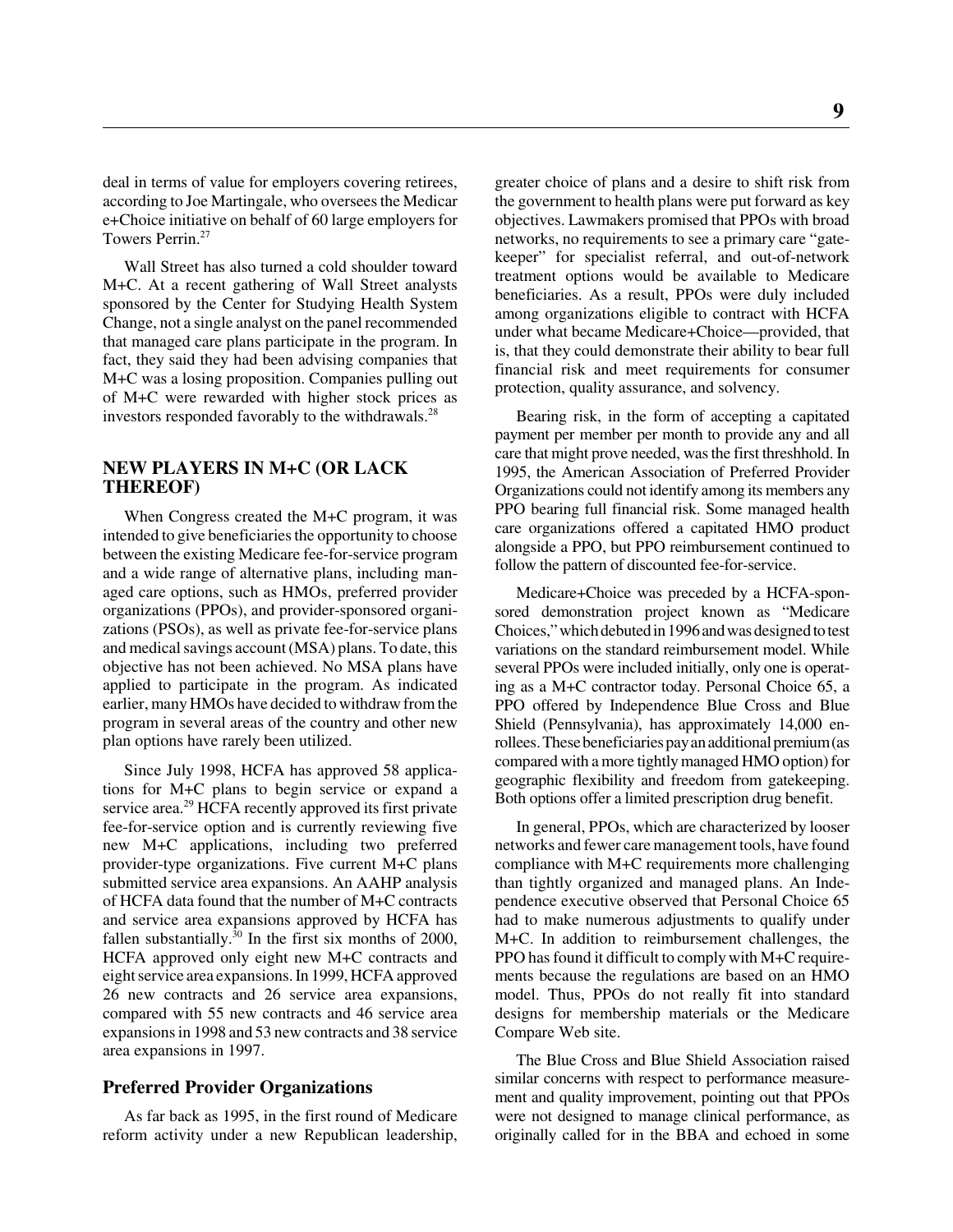versions of patient protection legislation. A provision in the BBRA exempted PPOs from compliance with some quality improvement requirements under M+C and called upon MedPAC to study what quality measurements would be appropriate for various types of Medicare plans.

Under President Clinton's Medicare reform proposal, Medicare would contract with private-sector PPOs to offer this alternative to beneficiaries. How this new option would relate to the current fee-for-service program is not fully clear. According to analysis of the proposal by Marilyn Moon, this option would likely be viable only in areas where Medicare payment levels are high relative to other payers.31 The proposal also raises several questions, such as how would out-of-network providers be paid and what constraints would be placed on them? What incentives are available to encourage beneficiaries to select preferred providers, given that co-payments for most are already covered by Medigap policies and Medicare limits the amount physicians can charge when beneficiaries seek care outside the network?

#### **Provider-Sponsored Organizations**

Provider-based organizations lobbied intensively from 1994 up until passage of the BBA to obtain the right to contract directly with the Medicare program. Motivated in part by an attempt to regain market power and eliminate the insurance "middlemen," hospital and physician groups made inclusion of a PSO option under Medicare a chief objective, one that was championed by several leaders in Congress. Debate surrounding these proposals centered on what standards should be applied to PSOs and how the federal government and states would share responsibility for regulating them.<sup>32</sup>

Despite all the initial enthusiasm, the PSO concept has failed to take off. Several PSOs have participated in the Medicare Choices demonstration, but a number of difficulties have been noted, especially control of utilization under capitation. The BBA established a waiver process to encourage the development of PSOs, but to date, there is only one PSO operating under a waiver, and that plan is withdrawing from the program this year. In a letter to HCFA Administrator Nancy-Ann DeParle, the American Hospital Association (AHA) said that

offering a Medicare+Choice plan may simply not be doable, especially for start-up organizations. Program requirements have expanded significantly, . . . [while] plan payments are undergoing major methodological changes that may not yield rates sufficient to comply with HCFA's requirements and permit plans to offer a benefit package that would attract Medicare beneficiaries.33

Moreover, AHA points out that the large number of well-established M+C plans scaling back or withdrawing from the program has sent up yellow caution flags to potential plan applicants. In addition, the overall effect of the BBA has left many hospitals with little or no operating margin to use for venture capital, according to the AHA. Financial pressure from both public and private payers has forced many hospitals to refocus on their core business of health care delivery. In terms of risk assumption, many hospitals have done a reversal with regard to their acceptance of capitation. In 1998, the number of hospitals receiving any capitated revenue declined for the first time, while hospitals that did accept capitation saw the average percentage of revenue paid on a capitated basis drop to 8.0 percent, down from 10.7 percent in 1994.<sup>34</sup>

#### **Private Fee-For-Service**

A private fee-for-service option has emerged recently as the most promising new option under M+C. Under this arrangement, Medicare, as it does with HMOs, will pay the private plan a premium to cover traditional Medicare benefits and any supplemental benefits. But unlike HMOs, plans can charge additional premiums and copayments for the basic benefit package.

In July 2000, Sterling Life Insurance Co. began offering Medicare's first private fee-for-service product to 8.2 million beneficiaries in 17 states. The company plans to market Sterling Option 1 as a less expensive alternative to Medigap and a more reliable alternative to Medicare HMOs. In fact, the option has been seen by some as a way to get around Medigap standardization rules. Plan representatives have said they expect that the volatility experienced by Medicare HMOs will help boost the success of the private fee-for-service plan.<sup>35</sup> Sterling will charge a \$55 per month premium wherever the plans are offered; the plan will not cover prescription drugs. The company's newly approved private feefor-service plan will operate initially in 1,221 counties; beneficiaries in 940 of those counties currently have no M+C options available to them.

#### **BBRA AND PENDING LEGISLATION**

The BBRA, enacted on November 29, 1999, made several modifications to the M+C program that were designed to moderate the effect of many BBA provisions. In addition, several proposals now pending in Congress would make significant changes to the current M+C program, in terms of both how and how much plans are paid and what benefits are covered.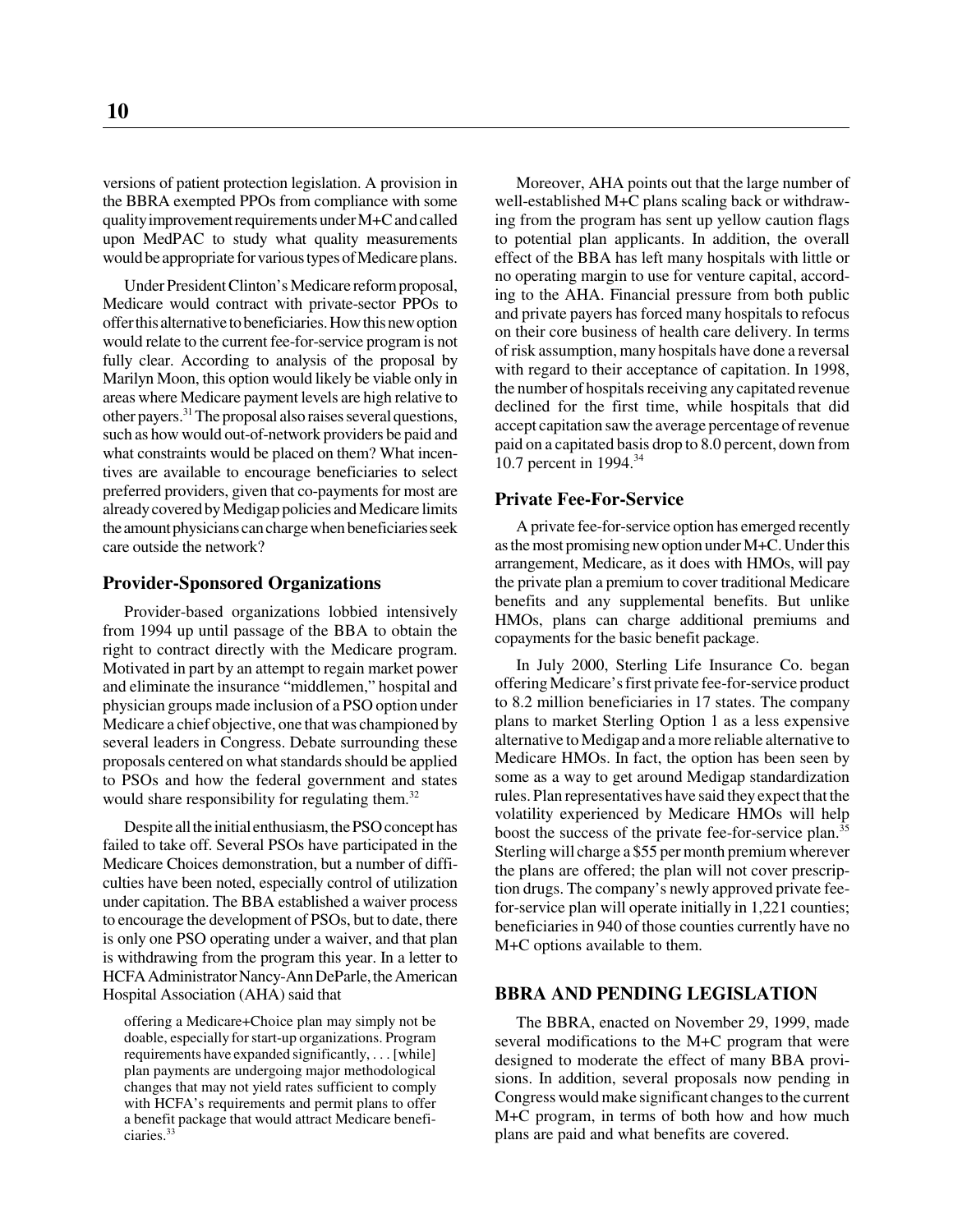**11**

The BBRA made numerous changes in M+C payment, contracting, and enrollment rules. The law changed requirements regarding the definition of service areas and the timing of premium submissions. It also further backloaded the phase-in of risk adjustment. The BBRA also established a new entry bonus for M+C payment areas in which a M+C plan has not been offered since 1997 (or from which, as of October 13, 1999, all organizations have filed a notice of withdrawal). In total, it is estimated that the BBRA will restore an additional \$4.8 billion for M+C plans over the 2000 to 2004 period. Of this amount, \$3.2 billion is the result of the indirect pass-through effect of higher payments to fee-for-service providers; \$1.6 billion is a direct result of measures addressing M+C payment policy.

The predominant preoccupation of most federal lawmakers today regarding Medicare policy is the desire to provide outpatient prescription drug benefits to Medicare beneficiaries. Proposals to provide such benefits relate directly to the future of the M+C program, because many plans have used drug benefits as a way to attract beneficiaries and have recently scaled back on coverage as a result of payment reductions and increasing drug costs. Most of these proposals call for simultaneous reform of M+C payment policy. More recently, interest in stabilizing the M+C program has increased, and several bills have been introduced that would directly address issues related to the current payment and regulatory environment.36

The Clinton administration and Senate Democrats generally want to expand the Medicare benefit package to include prescription drugs (S. 2342). Under the Housepassed, GOP prescription drug plan (H.R. 4680), the benefit would be provided through private plans that would receive federal financial and administrative support. Each of these proposals would create a new Medicare Part D that would be voluntary for beneficiaries. Under H.R. 4680, M+C plans would not be required to offer Part D coverage, but those plans that did would have to meet, as a minimum, standard coverage requirements. M+C plans could receive reinsurance subsidies if they provided actuarially equivalent or better drug coverage. Under S. 2342, M+C plans providing equal or better prescription drug coverage than the standard would be eligible for full subsidies.

Clinton's Medicare reform plan would set plan payment rates through market competition rather than a statutory formula. Plans would be required to submit two bids on two packages, one with and one without a prescription drug benefit. M+C plans would be explicitly paid for providing a standard drug benefit under the president's plan. Plans could offer additional benefits, but they would have to be priced and sold as separate packages that the enrollees could accept or reject.

H.R. 4680 contains numerous M+C payment reforms. These include increasing payment updates, allowing blended rates in 2002, providing a ten-year phase-in of risk adjustment based on data from all settings, and permitting higher payment rates through negotiations.

The "Medicare Prescription Drug and Modernization Act of 2000," (S. 2807) introduced by Sens. John Breaux (D-La.) and Bill Frist (R-Tenn.), would establish a new Competitive Medicare Agency as an independent executive branch agency. The new agency would administer the M+C program and the new Medicare Prescription Plus program. In 2003, it would establish a new competitive system under M+C under which plans would bid for the costs of delivering care and compete based on benefits, price, and quality. A proposal offered by Sen. William Roth (R-Del.) would also initiate a competitive bidding approach and allow M+C plans to bid on either the traditional or the expanded option plan.37 Both proposals contain short-term payment improvements for M+C plans.

#### **THE FORUM SESSION**

The focus of this Forum session will be recent plan withdrawals and their implications for the future of the M+C program. In addition, this session will explore the impact of these withdrawals on Medicare beneficiaries in terms of costs, benefits, continuity of care, and general confidence in the program. It will also look at various policy options, including the addition of prescription drug coverage to the basic Medicare benefit package.

#### **Key Questions**

- What are the chief factors associated with plans' participation decisions?
- How have benefits provided by M+C plans changed over the past few years? How do these trends compare with commercial plan benefit packages?
- How have beneficiaries responded to these plan withdrawals?
- In 1999, both HCFA and GAO stated that they expected to see continued program growth, despite decisions of certain plans to withdraw. This expectation has not materialized. Should we expect continued declines or growth in participation in the future?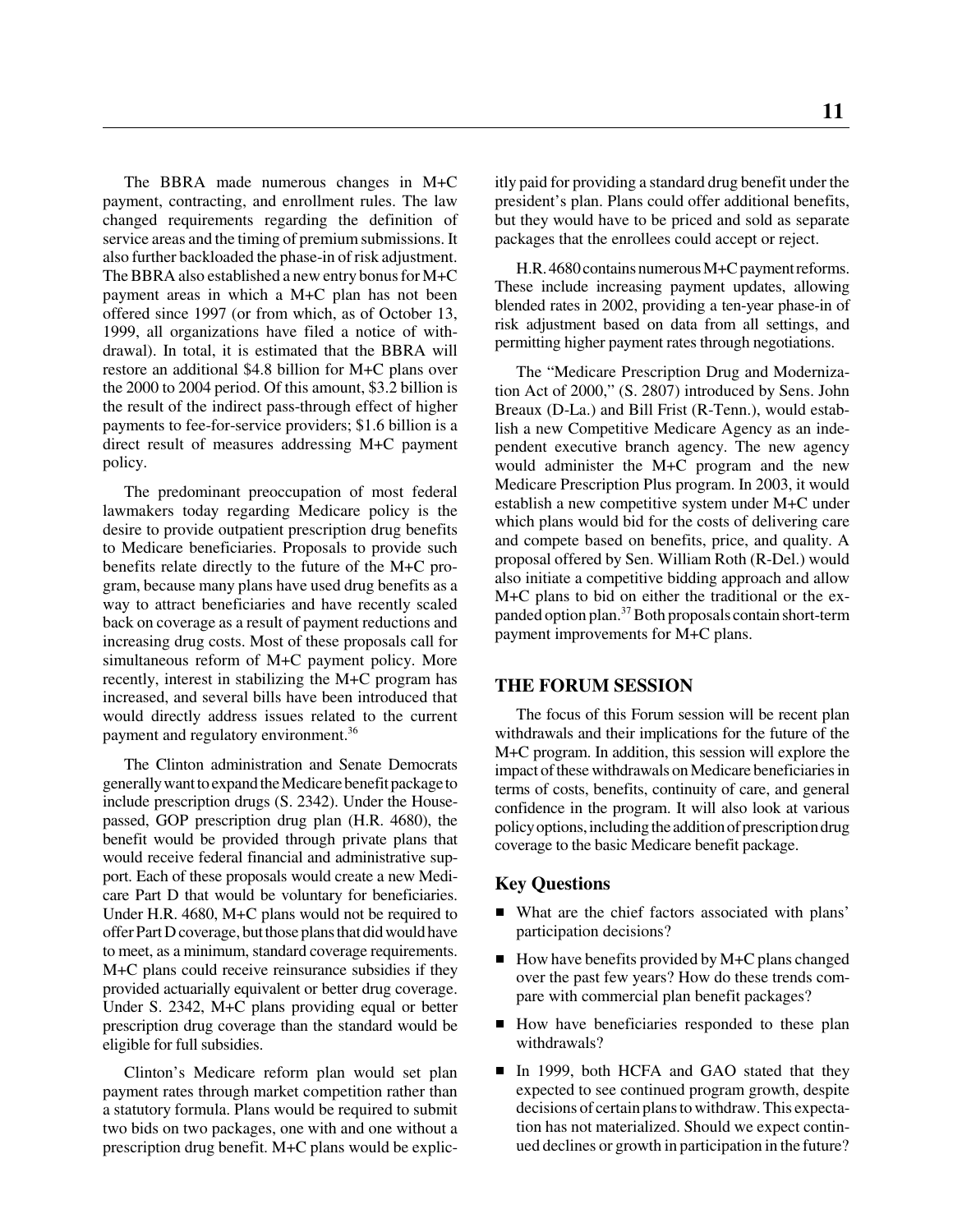- Medicare managed care, although originally expected to save money, continues to add to program cost. Why is that and what does it mean for proposals that rely on managed care to achieve program savings in the future?
- Should alternatives to full risk assumption be explored? What about alternatives to HCFA's proposed risk-adjustment methodology?
- How might Medicare prescription drug coverage affect the future of M+C?
- Would a mandatory competitive bidding approach encourage more plan participation or less?

#### **Speakers**

**William J. Scanlon, Ph.D.,** director of health financing and public health for GAO, will present the findings of GAO's most recent report on Medicare+ Choice plan withdrawals (scheduled to be released August 31). He will discuss the characteristics of the plans that leave the program and what distinguishes them from those that stay as well as what distinguishes the geographic areas where plans stay from the areas they leave. Before joining GAO in 1993, Scanlon was co-director of the Center for Health Policy Studies and an associate professor of family medicine at Georgetown University; earlier, he was a principal research associate in health policy at the Urban Institute.

**David H. Lemire**, vice president, Senior Business Segment, for CIGNA HealthCare, will discuss why his company decided to withdraw from most of the markets in which it participated as an M+C plan. He will also discuss how the group retiree health market plays into CIGNA's business decisions. Lemire has more than 25 years of experience in the employee benefits field, including sales, marketing, underwriting, new product development, and communications. His assignment at CIGNA was to create a national business providing M+C products to retirees and their dependents. Since CIGNA's announced 2001 withdrawal from all but two M+C markets, Lemire has been focused on providing high-quality health care to CIGNA's members while winding down the business.

**Michelle P. Holzer,** program officer for the Maryland Department of Aging's senior health insurance program (SHIP), will discuss the impact of plan withdrawals on beneficiaries. In Maryland, 55,000 beneficiaries will be affected by plan pullouts and only one plan out of four will continue to participate in the program in 2001. SHIP is a volunteer-based model program featuring claims assistance, counseling, public education, and legal advocacy for older persons. There are 19 SHIP projects in Maryland, serving the entire state. Holzer has worked for over 18 years in the field of health and human services planning and coordination.

#### **ENDNOTES**

1. Health Care Financing Administration, "Protecting Medicare Beneficiaries after Medicare+Choice Organizations Withdraw," HCFA Fact Sheet, accessed July 24, 2000 at http://www.hcfa.gov/medicare/mcfactf.htm.

2. Medicare Payment Advisory Commission, *Report to the Congress: Medicare Payment Policy, March 2000*, 119.

3. General Accounting Office, "Medicare Managed Care: Many Factors Contribute to Recent Withdrawals; Plan Interest Continues" (GAO/HEHS-97-160), April 1999, 3; Nora Super Jones, "Medicare HMO Pullouts: What Do They Portend for the Future of Medicare+Choice?" National Health Policy Forum, Issue Brief No. 730, February 5, 1999.

4. Randall S. Brown and Marsha R. Gold, "What Drives Medicare Managed Care Growth?" *Health Affairs*, 18, no. 6 (November/December 1999): 143-148.

5. See Jones, "Medicare HMO Pullouts," for a more thorough explanation of the payment system enacted under the BBA.

6. American Association of Health Plans, "Why Are Medicare Beneficiaries Losing Their Health Care Choices and Benefits," Medicare+Choice congressional staff briefing materials, July 17, 2000.

7. George Renaudin, statement before the House Ways and Means Subcommittee on Health, July 25, 2000.

8. Robert A. Berenson, M.D., statement before the House Ways and Means Subcommittee on Health, July 25, 2000, 3.

9. Robert Berenson, M.D., statement before the House Commerce Subcommittee on Health and the Environment, August 4, 1999.

10. General Accounting Office, "Medicare Managed Care," 3.

11. Health Care Financing Administration, "Protecting Medicare Beneficiaries."

12. Medicare Payment Advisory Commission, *Medicare Payment Policy*, 122.

13. Medicare Payment Advisory Commission, *Medicare Payment Policy*, 123.

14. Bruce Merlin Fried and Janice Ziegler, "The Medicare+ Choice Program: Is it Code Blue?" Shaw Pittman, Washington, D.C., June 8, 2000, 11.